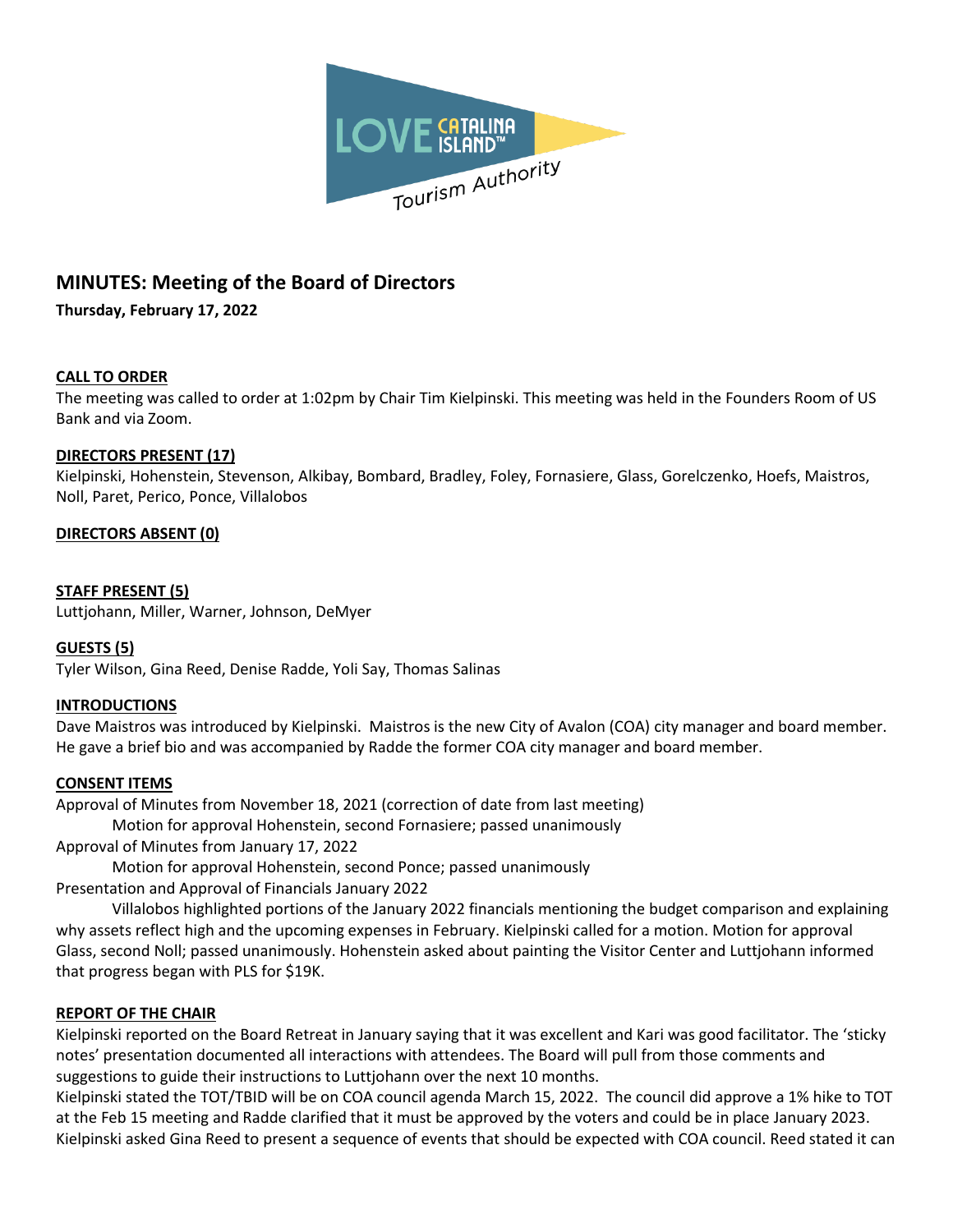move forward as 50% of petitions have been received. Resolution of Intention to form is the next stage and then it should be a two-to-three-month timeline from there.

Kielpinski thanked Radde for her service as a Board Member. Luttjohann explained that the COA manager is a dedicated seat that Maistros now fills and no vote is needed to accept.

Kielpinski made a call for nominations for the two empty board seats. Board members were instructed to present candidates at this time or send nominations to Kielpinski. The two new board members would take over the seats with terms that expire in 2023. Kielpinski asked if there were any nominations and hearing none moved on.

## **REPORT OF THE PRESIDENT**

Luttjohann reviewed the highlights of his written report. He stated that new recommendations were the red letters. There was discussion on the STR and AirDNA reports that track occupancy rates of hotels and vacation rentals. He mentioned that the Venture Capital One ad filmed on Catalina Island was shown right after half time of the SuperBowl. Kielpinski mentioned that he appreciated the meeting attendance of board members and asked to please keep it up.

## **DISCUSSION AND POSSIBLE ACTION**

Report on Marketing—Stevenson stated it has been a busy January. He was happy with the Influencer visit coordinated through Visit California. This was a paid stay which became a FAM trip. This gave both ways and was welcome. He reported there was a Visit California Outlook forum earlier this week. He also stated that current marketing includes a broad mix of media—FaceBook, Instagram, TV, etc. He announced that the 2022 Visitor Guide is available at the Visitor Center and ready for distribution by Certified Folder. Warner stated that she only has ½ dozen spaces left on the pocket map that will be printed early April. That print run will be 175K and will be distributed on Catalina Express, at the Visitor Center, mailed upon request, etc. She requested that any further questions or to book an ad to please contact her. Miller reminded there is an upcoming on-island FLICs meeting that will also benefit on both sides; they will pay to stay and location scouts will recommend island locations. Miller went on to say she has been to Denver, New York and San Francisco in the past two weeks for meetings. The New York had 198 exhibitors including Visit California. There were 24 meetings, much interest, and a FAM visit is already scheduled for later in the month which shows NY produced results immediately. She recalls this being the best she has attended in several years. Stevenson believes Visit California is an incredible organization and to ride their coattails is beneficial. He hopes they continue to remember Catalina Island. Glass asked for more exposure on the local TV weather news. Bombard stated that KTLA's Henry DiCarlo mentions the island often and loves to visit. Hohenstein stated that NBC shows an image every morning from the hillside webcam. Villalobos stated that Hailey Winslow from FOX visits often and could possibly be approached for live broadcast. There was discussion on TikTok and the buzz it generates. Bombard stated that TikTok is strong for GenZ and Miller recommended a look at TK who is very prominent. Luttjohann stated that Mesa, AZ is killing it on TikTok.

Visitor & Member Services Reports—Hohenstein stated there was a meeting earlier today. She reminded that a guest can be brought by a member to a Mixer for free if they are a business owner that has not attended previous Mixers. She said there will be a push to gain new members. Fornasiere asked if she would share the targets as that would be helpful to know who is not already a member. Hohenstein will get a list and then share it.

Events Report—DeMyer reported New Year's Eve Gala had approx. 485 attendees. Refunds were given and the early numbers indicate there may be a loss of \$22K but that is not final.

Concert Series has three planned events in partnership with Xceptional Music. Each concert date will feature three raffle prizes as fundraisers. DeMyer is working with Mary Stein on an additional concert featuring local musicians. Lodging Open House is scheduled for May 4, 5:30-9pm during National Travel & Tourism Week, May 1-7. Hotels and vacation rentals are invited to participate.

June is LGBT Pride month and T-shirts and flags will once again be available for purchase. A special display will be shared on LoveCatalina.com and Xceptional Music may provide a band that has a strong LGBTQ following. DeMyer shared that she is working on a shred Fixer event.

The Mixer tonight is 6:00-8:00 at Catalina Divers Supply. It will be held at their new facility in the Casino building. Food will be provided by The Lobster Trap.

Luttjohann announced there have been discussions with COA on the July 2022 Fireworks show. COA has budgeted for the barge but not the \$38K for the fireworks. COA proposes that funds raised be split so COA has \$17K for USC Marching Band expenses. Historically the fundraising has been at or below \$30K leaving CITA on the hook for the difference.